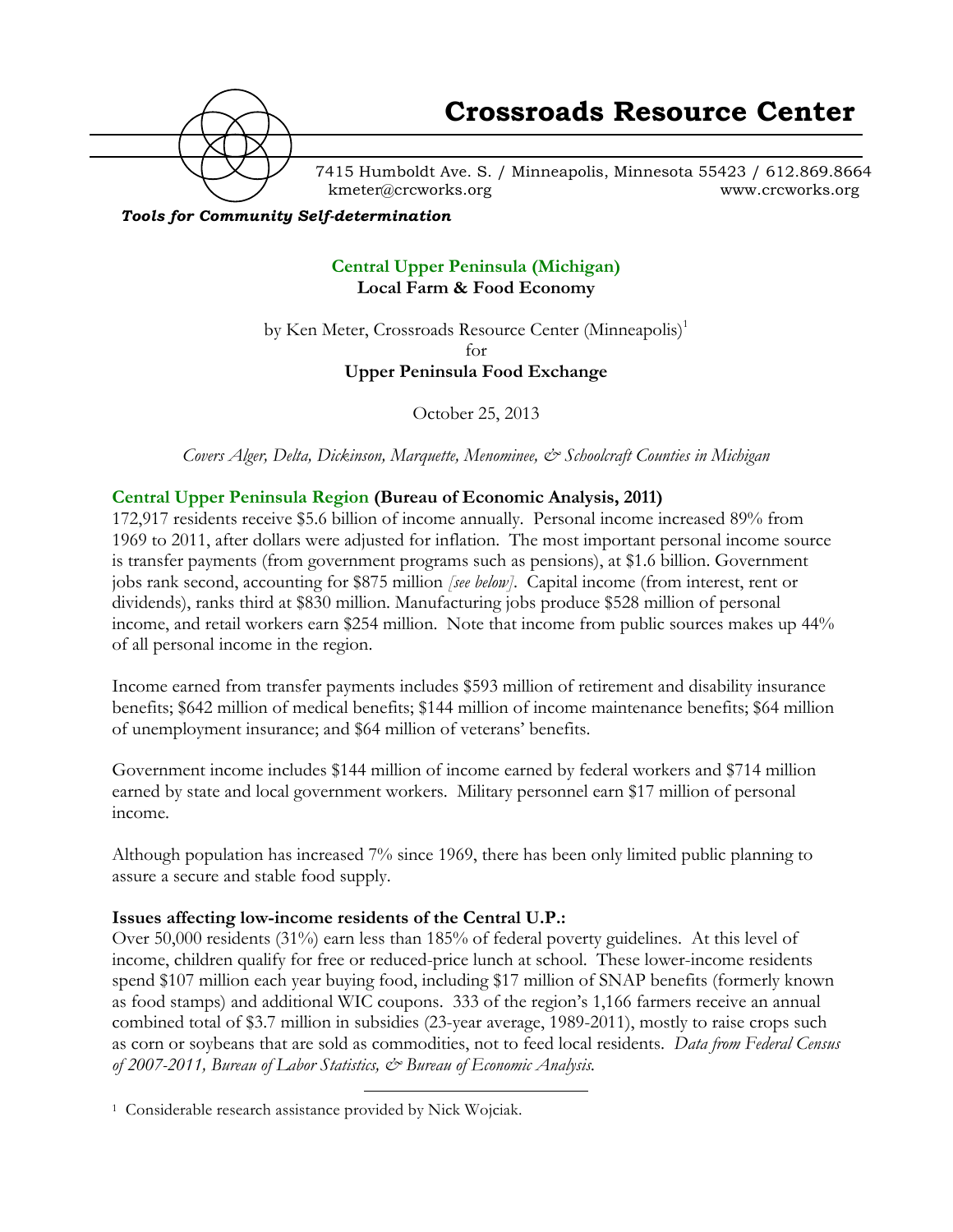9% percent of the region's households (over 6,000 residents) earn less than \$10,000 per year. *Source: Federal Census of 2007-2011.*

17% of all adults aged 18-64 in Michigan carried no health insurance in 2010, up from 10% in 1995. *Source: Centers for Disease Control.*

### **Food-related health conditions:**

23% of Michigan residents reported in 2009 that they eat five or more servings of fruit or vegetables each day. 77% do not. This level of adequate consumption is the same as the 1996 rate. This is a key indicator of health, since proper fruit and vegetable consumption has been connected to better health outcomes. *Source: Centers for Disease Control.*

52% of Michigan adults reported in 2009 that they have at least 30 minutes of moderate physical activity five or more days per week, or vigorous physical activity for 20 or more minutes three or more days per week. This is an increase over 46% in 2001. *Source: Centers for Disease Control.*

10% of Michigan residents have been diagnosed with diabetes. *Source: Centers for Disease Control.* Medical costs for treating diabetes and related conditions in the state are estimated at \$8 billion per year. If these costs were apportioned to the Central Upper Peninsula based on its share of the state population, this would result in medical costs of \$140 million per year for the Central U.P. itself *[Note that there is no reason to assume that medical costs for these conditions are as high in the U.P. as they are in the rest of the state, where diabetes rates run as high as 12%]. Source: American Diabetes Association.*

67% of Michigan residents are overweight (35%) or obese (32%), up from 55% in 1995. *Source: Centers for Disease Control.*

### **The region's farms (Agricultural Census, 2007)**

*Agricultural Census data for 2007 were released February 4, 2009*

*The Census of Agriculture defines a "farm" as "an operation that produces, or would normally produce and sell, \$1,000 or more of agricultural products per year."*

### *Land:*

- 1,166 farms. This is 2% of Michigan farms.
- The Central U.P. region had 9% more farms in 2007 than in 2002. Some of this may be due to census takers making better contact with small farms.
- 62 (5%) of these are  $1,000$  acres or more in size.
- 324 (28%) farms are less than 50 acres.
- Average farm size is 241 acres, more than the state average of 179 acres.
- The region has 281,000 acres of land in farms.
- This amounts to 3% of the state's farmland.
- The Central U.P. region holds 114,000 acres of harvested cropland.
- At least 1,248 of these acres are irrigated. *Note that data for acreage of irrigated land in Alger County were suppressed by the USDA in an effort to protect confidentiality, so this total is incomplete.*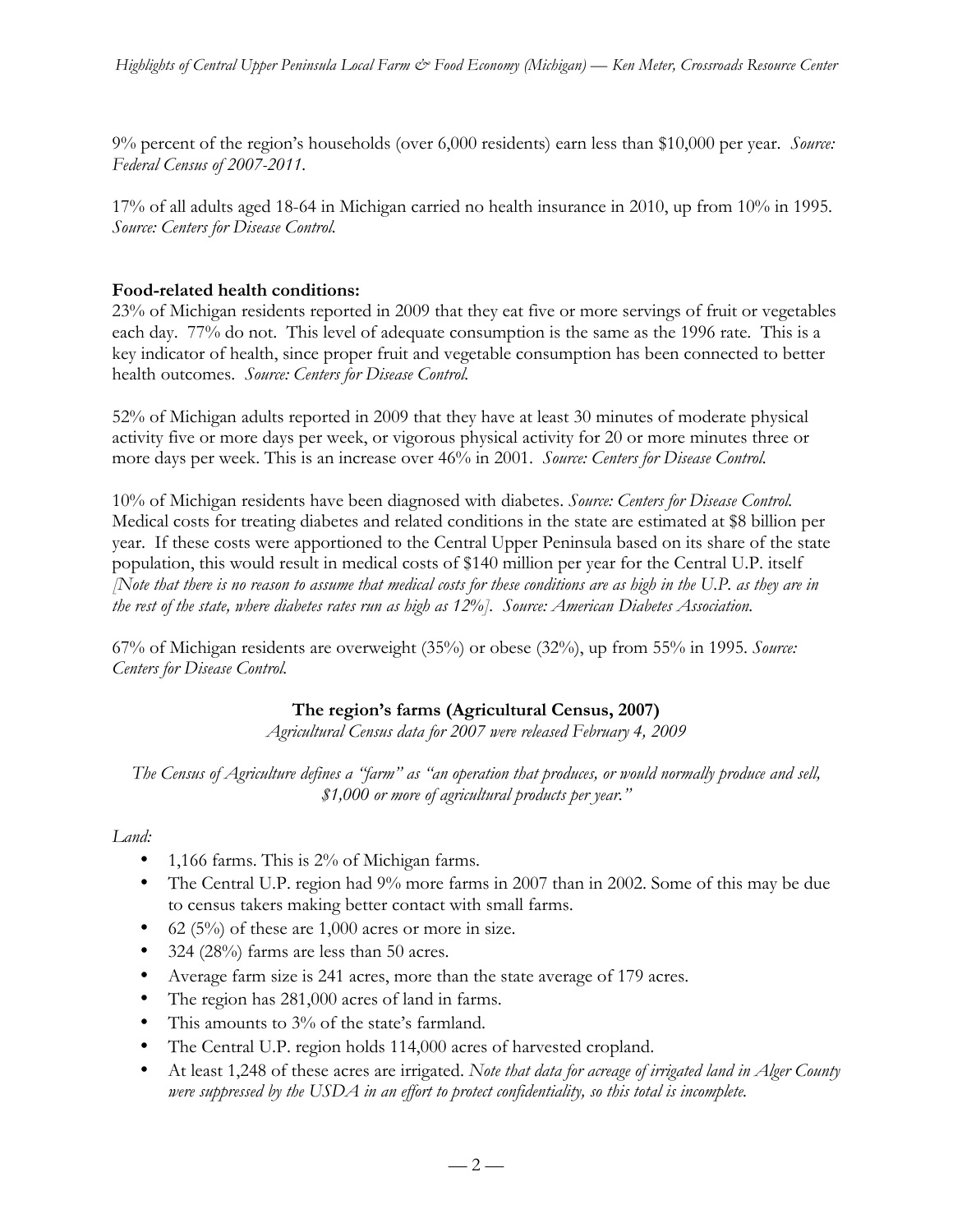• Average value of land and buildings per farm was \$532,000. This was less than the 2007 state average of \$611,000.

### *Sales:*

*With the exception of foods sold directly to consumers (see below), farmers typically sell commodities to wholesalers, brokers or manufacturers that require further processing or handling to become consumer items. The word "commodities" is used in this report to mean the crops and livestock sold by farmers through these wholesale channels. The term "products" encompasses commodity sales, direct sales, and any other sales.* 

- The region's farmers sold \$59 million of crops and livestock in 2007.
- Farm product sales increased by 40% from 2002 to 2007.
- \$13 million of crops were sold.
- \$46 million of livestock and products were sold.
- 787 (67%) of the region's farms sold less than \$10,000 of products in 2007.
- Total sales from these small farms were \$1.6 million, 3% of the region's farm product sales.
- 138 (12%) of the region's farms sold more than \$100,000 of products.
- Total sales from these larger farms were \$44 million, 75% of the region's farm product sales.
- 61% of the region's farms (717 of 1,166) reported net losses in 2007. This is more than the Michigan state average of 55%.
- 333 (29%) of the Central U.P. region's farmers collected a combined total of \$1.3 million of federal subsidies in 2007.

### **Top farm products of the Central U.P. region (2007).**

*Note: \*\* denotes sales data has been suppressed.*

| \$ Millions |
|-------------|
| 35.1        |
| $**6.7$     |
| 3.5         |
| $**23$      |
| $**18$      |
| $**05$      |
|             |

### *Production Expenses:*

- Feed purchases were the largest single expense for the Central U.P. region's farmers, with \$11 million (22% of production expenses).
- Farmers charged \$7.7 million (15%) to depreciation.
- Supplies, repairs, and maintenance cost farmers \$6.3 million (12%).
- Hired farm labor costs were \$4.9 million (10%).
- Gasoline, fuel, and oil costs totaled \$4.6 million (9%).
- Fertilizer, lime, and soil conditioners cost Central U.P. farmers \$3.6 million (7%).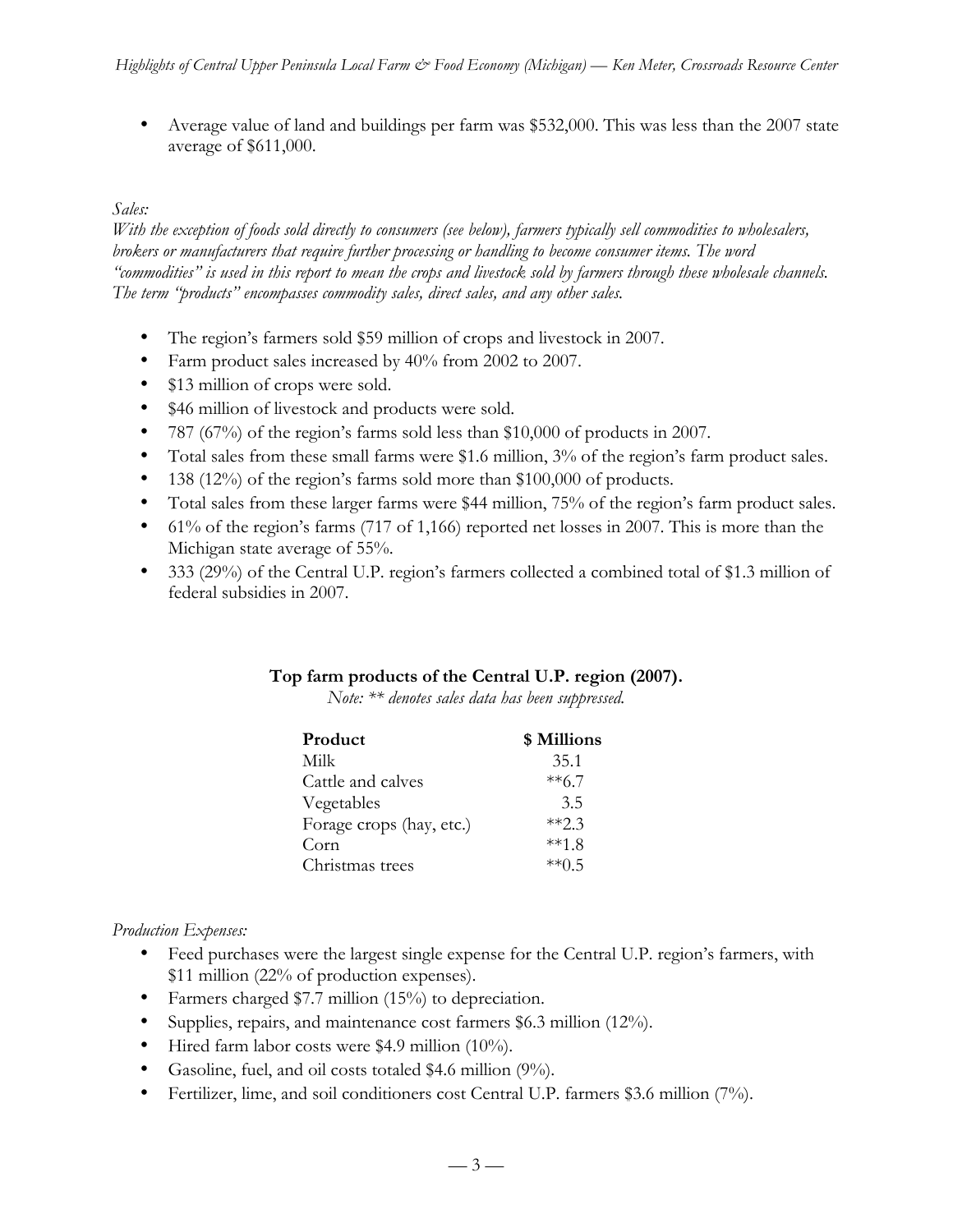- Interest expenses were \$3.4 million (7%).
- The region's farmers paid \$2.9 million (6%) in property taxes.

### *Cattle & Dairy:*

- 416 farms hold an inventory of 34,000 cattle.
- 12,000 cattle were sold by farmers in 2007 for total sales of at least \$6.7 million. *Note that data for sales of cattle in Delta County were suppressed by the USDA in an effort to protect confidentiality, so this total is incomplete.*
- 253 farms raise beef cows.
- 115 farms raise milk cows.
- 130 farms produced corn for silage.
- 691 farms produced 119,000 tons of forage crops (hay, etc.) on 73,000 acres.
- 469 farms sold at least \$2.3 million of forage. *Note that data for sales of forage in Dickinson and Schoolcraft counties were suppressed by the USDA in an effort to protect confidentiality, so this total is incomplete.*

#### *Other Livestock & Animal Products:*

- 52 farms hold an inventory of at least 1,753 hogs and pigs. *Note that data for inventory of hogs and pigs in Alger and Marquette counties were suppressed by the USDA in an effort to protect confidentiality, so this total is incomplete.*
- 67 farms sold 4,016 hogs and pigs, worth at least \$355,000 in 2007. *Note that data for sales of hogs and pigs in Marquette County were suppressed by the USDA in an effort to protect confidentiality, so this total is incomplete.*
- 53 farms hold an inventory of at least 440 sheep and lambs. *Note that data for inventory of sheep and lambs in Alger, Dickinson, and Schoolcraft counties were suppressed by the USDA in an effort to protect confidentiality, so this total is incomplete.*
- 36 farms sold at least \$23,000 worth of sheep, goats, and lambs in 2007. *Note that data for sales of sheep, goats, and lambs in Alger and Menominee counties were suppressed by the USDA in an effort to protect confidentiality, so this total is incomplete.*
- 153 farms hold an inventory of 4,263 laying hens*.*
- 13 farms raise broiler chickens.
- 5 farms engage in aquaculture.
- 44 farms raise horses and ponies.

### *Grains, Oil Seeds, & Edible Beans:*

- 195 farms produced \$3.6 million of grains, oil seeds, and edible beans.
- 111 farms produced at least 974,000 bushels of corn on over 12,000 acres, worth more than \$1.8 million. *Note that data for bushels and acreage of corn in Alger and Marquette counties, and data for sales of corn in Dickinson, Marquette, and Schoolcraft counties were suppressed by the USDA in an effort to protect confidentiality, so these totals are incomplete.*
- 12 farms produced at least 12,000 bushels of soybeans on over 846 acres. *Note that data for bushels and acreage of soybeans in Delta County were suppressed by the USDA in an effort to protect*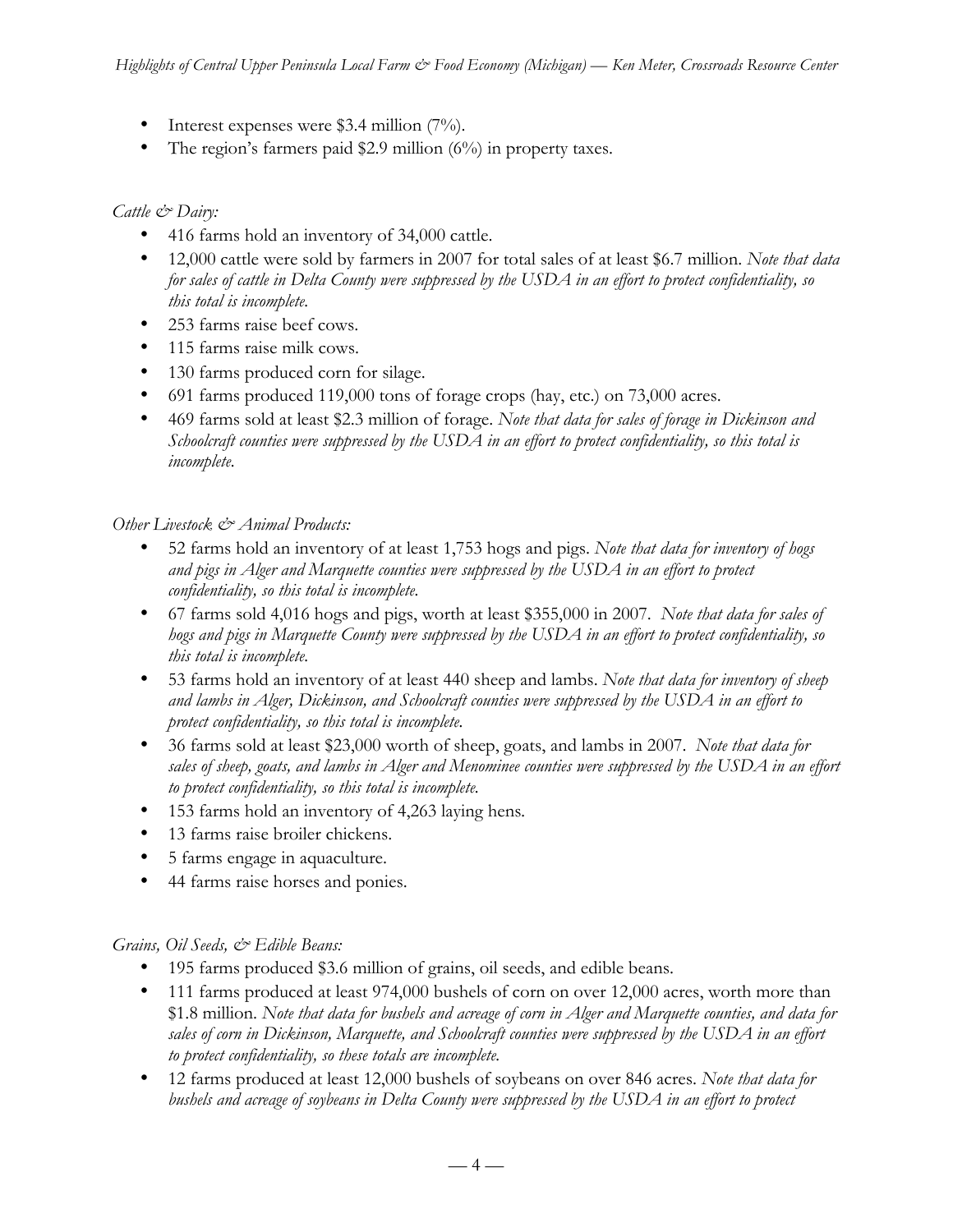*confidentiality, so these totals are incomplete. Note, Delta County only has one farm producing soybeans. The only other county growing soybeans is Menominee County. Data for sales of soybeans was suppressed in both soybean producing counties.*

• 11 farms produced at least 21,000 bushels of wheat on over 564 acres. *Note that data for bushels and acreage of wheat in Dickinson, Menominee, and Schoolcraft counties were suppressed by the USDA in an effort to protect confidentiality, so these totals are incomplete. Data for sales of wheat was suppressed in all wheat producing counties.* 

*Vegetables & Melons (some farmers state that Ag Census data does not fully represent vegetable production):*

- 82 farms worked 1,964 acres to produce vegetables, worth \$3.48 million.
- This represents a 33% increase in the number of farms (from 63) and a 7% decrease in sales (from \$3.75 million) since 2002 levels.
- 33 farms raised potatoes*.*

*Fruits (some farmers state that Ag Census data does not fully represent fruit production):*

- 68 farms in the region hold 241 acres of orchards.
- 74 farms sold at least \$305,000 of fruits, nuts, and berries*. Note that data for sales of fruits, nuts, and berries in Delta and Marquette counties were suppressed by the USDA in an effort to protect confidentiality, so this total is incomplete.*

### *Nursery & Greenhouse Plants:*

- 22 farms sold at least \$480,000 worth of ornamentals in 2007. *Note that data for sales of ornamentals in Dickinson, Marquette, and Schoolcraft counties were suppressed by the USDA in an effort to protect confidentiality, so this total is incomplete.*
- This represents a 9-farm decrease since 2002.
- 47 farms sold Christmas trees.

### *Direct & Organic Sales:*

- 141 farms sell \$574,000 of food products directly to consumers. This is a 22% increase of number of farms (116 in 2002) selling direct, and a 24% decrease in direct sales since 2002 sales of \$752,000.
- This amounts to 1% of farm product sales, more than double the national average of 0.4%.
- Menominee County leads the region in direct sales, with \$216,000.
- 92 farms in the region sold at least \$13,000 of organic products. *Note that data for sales of organic products in Delta, Dickinson, and Schoolcraft counties were suppressed by the USDA in an effort to protect confidentiality, so this total is incomplete.*
- For comparison, 582 farms in Michigan sold \$32 million of organic food products.
- 11 farms market through community supported agriculture (CSA).
- 34 farms produce and sell value-added products.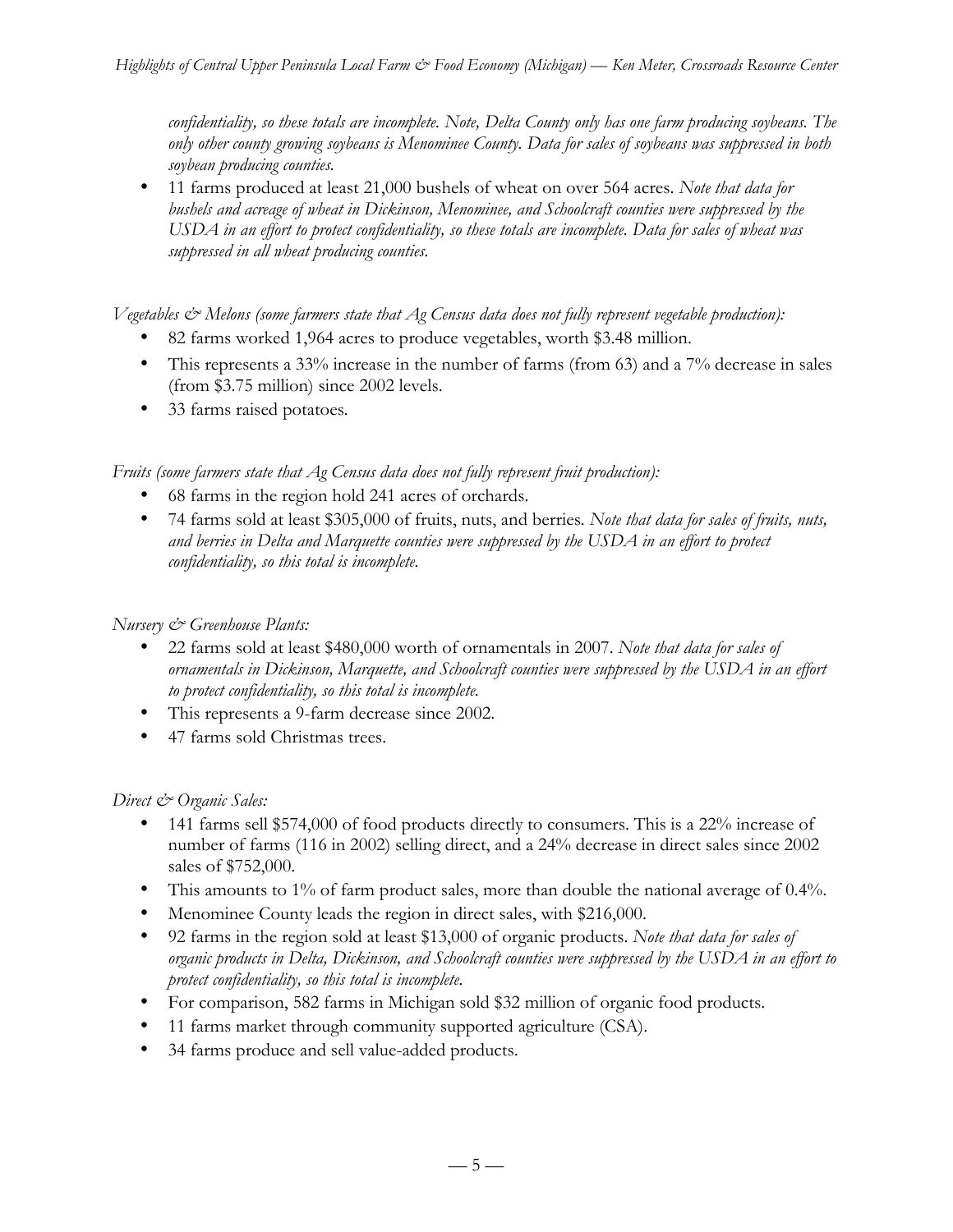### *Conservation Practices:*

- 254 farms use conservation methods such as no-till, limited tilling, filtering field runoff to remove chemicals, fencing animals to prevent them from entering streams, etc.
- 223 farms practice rotational or management intensive grazing.
- 22 farms generate energy or electricity on the farm.

### *Other Crops:*

- 114 farms produced 280,000 bushels of oats on 5,316 acres.
- 89 farms produced at least 181,000 bushels of barley on 3,617 acres, worth at least \$328,000. *Note that data for bushels and sales of barley in Marquette County were suppressed by the USDA in an effort to protect confidentiality, so these totals are incomplete.*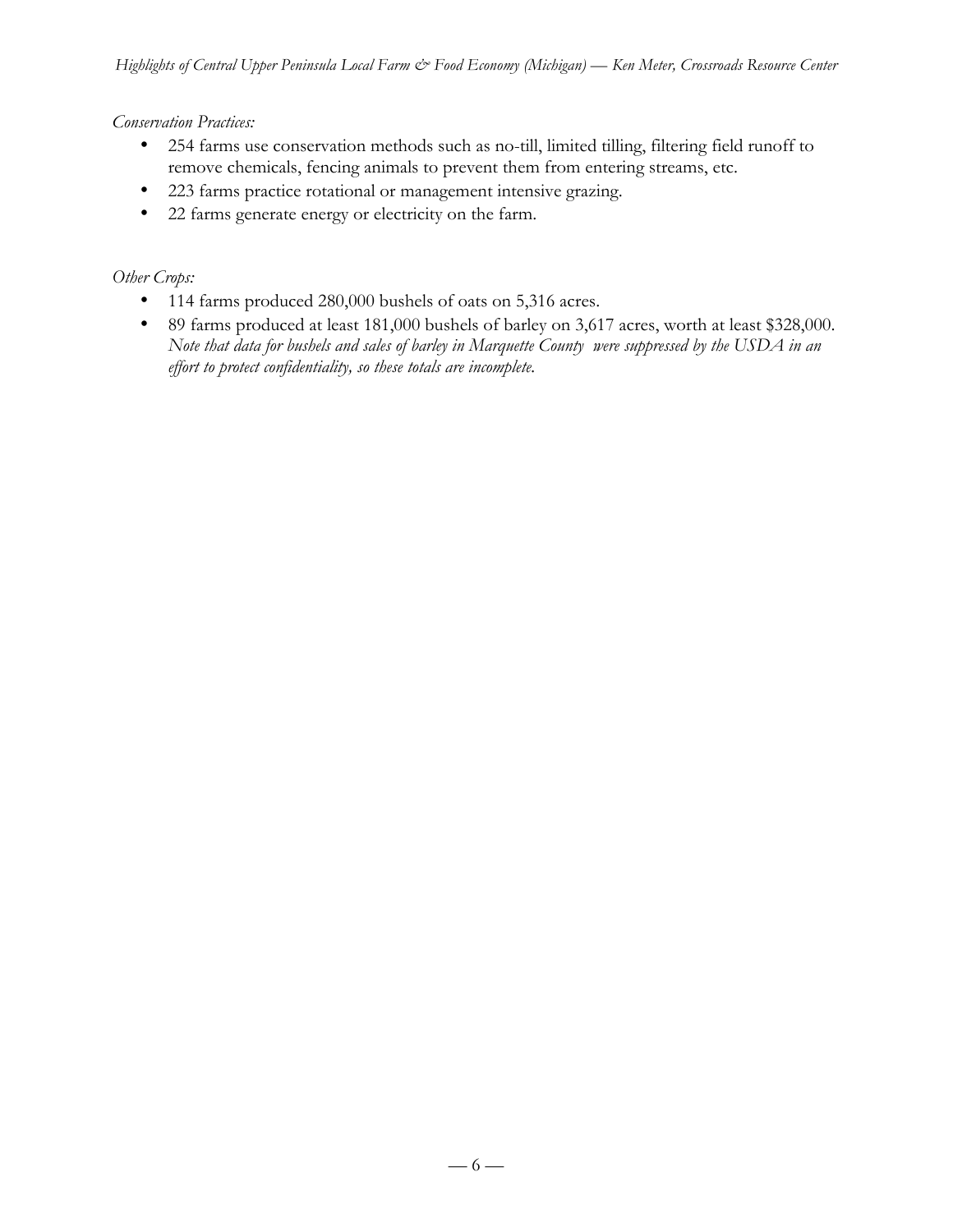| Small family farms:             | Farms | Percent | Acres      | Percent |
|---------------------------------|-------|---------|------------|---------|
| Limited-resource                | 177   | $15\%$  | 31,592     | $11\%$  |
| Retirement                      | 277   | $24\%$  | 56,837     | 20%     |
| Residential/lifestyle           | 436   | $37\%$  | 64,698     | 23%     |
| Farming occupation/lower sales  | 132   | $11\%$  | $*26,939$  | 10%     |
| Farming occupation/higher sales | 56    | $5\%$   | $**30,091$ | $11\%$  |
| Large family farms              | 28    | $2\%$   | $*21,764$  | $9\%$   |
| Very large family farms         | 24    | $3\%$   | $*25,592$  | $2\%$   |
| Nonfamily farms                 | 36    | $0\%$   | $**6,952$  | $0\%$   |
| Total                           | 1.166 |         | 264,465    |         |

### **Limited-resource farms and others in the Central U.P. region. (Census of Agriculture, 2007)**

### *Definition of terms (Agricultural Census 2007):*

**Limited-resource farms** have market value of agricultural products sold gross sales of less than \$100,000, and total principal operator household income of less than \$20,000.

**Retirement farms** have market value of agricultural products sold of less than \$250,000, and a principal operator who reports being retired.

**Residential/lifestyle farms** have market value of agricultural products sold of less than \$250,000, and a principal operator who reports his/her primary occupation as other than farming.

**Farming occupation/lower-sales farms** have market value of agricultural products sold of less than \$100,000, and a principal operator who reports farming as his/her primary occupation.

**Farming occupation/higher-sales farms** have market value of agricultural products sold of between \$100,000 and \$249,999, and a principal operator who reports farming as his/her primary occupation.

**Large family farms** have market value of agricultural products sold between \$250,000 and \$499,999.

**Very large family farms** have market value of agricultural products sold of \$500,000 or more.

**Nonfamily farms are farms** organized as nonfamily corporations, as well as farms operated by hired manager.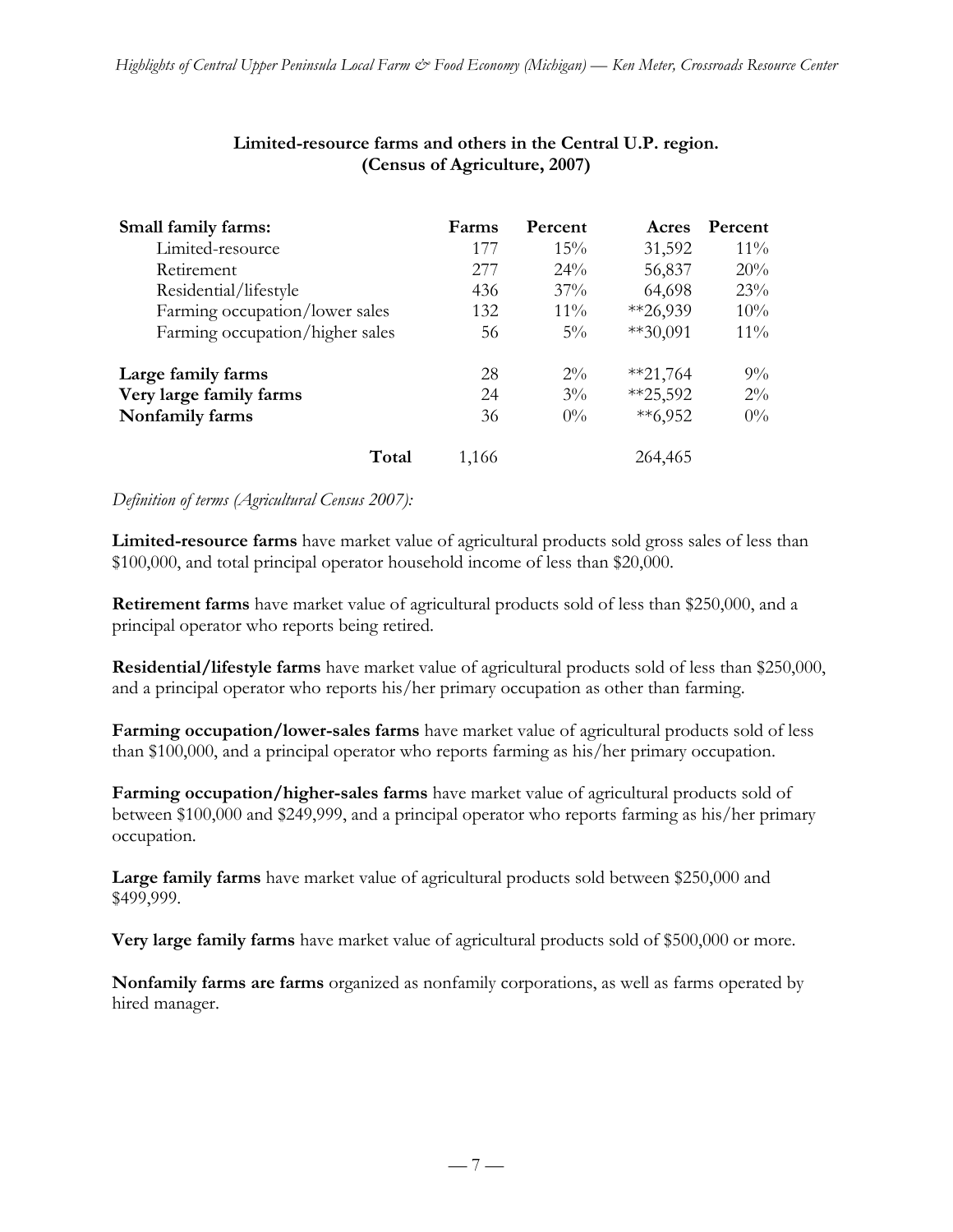# **County and State Highlights**

# **Alger County highlights (Agriculture Census 2007):**

- 86 farms, 19 more farms than in 2002.
- Alger County has 18,000 acres of land in farms.
- Farmers sold \$2.8 million of products in 2007.
- $$337,000$  (12%) of these sales were crops.
- \$2.45 million (88%) of these sales were livestock.
- The most prevalent farm size is 10 to 49 acres, with 31 farms (36%) in this category.
- The next most prevalent is 180 to 499 acres, with 23 (27%) farms.
- 2 farms  $(2\%)$  are 1,000 acres or more.
- 33 farms (38%) are less than 50 acres.
- 65 farms (76%) sold less than \$10,000 in farm products.
- 8 farms (9%) sold more than \$100,000 in farm products.
- Alger County ranks  $10<sup>th</sup>$  in Michigan for acreage of barley, with 412.
- 19 farms sold \$62,000 of food directly to consumers. This is a 6-farm increase in the number of farms selling direct, and a 50% decrease in direct sales since 2002 sales of \$124,000.
- Direct sales were 2% of farm product sales, 5 times the national average of 0.4%.

# **Delta County highlights (Agriculture Census 2007):**

- 290 farms, 17 more farms than in 2002.
- Delta County has 78,000 acres of land in farms.
- Farmers sold \$11.6 million of products in 2007.
- \$4.4 million (38%) of these sales were crops.
- \$7.2 million (62%) of these sales were livestock.
- The most prevalent farm size is 50 to 179 acres, with 124 farms (43%) in this category.
- The next most prevalent is 180 to 499 acres, with 62 (21%) farms.
- 22 farms  $(8\%)$  are 1,000 acres or more.
- 56 farms (19%) are less than 50 acres.
- 173 farms (60%) sold less than \$10,000 in farm products.
- 35 farms (12%) sold more than \$100,000 in farm products.
- Delta County ranks  $2<sup>nd</sup>$  in Michigan for acreage of barley, with 1,249.
- The county ranks 3<sup>rd</sup> in the state for inventory of mink, but inventory *figures were not released by the USDA in an effort to protect confidentiality.*
- Delta County ranks  $10^{th}$  in the state for acreage of oats, with 1,563.
- 22 farms sold \$58,000 of food directly to consumers. This is a 7-farm decrease in the number of farms selling direct, and an 87% decrease in direct sales since 2002 sales of \$461,000.
- Direct sales were 0.5% of farm product sales, more than the national average of 0.4%.

# **Dickinson County highlights (Agriculture Census 2007):**

• 161 farms, 15 more farms than in 2002.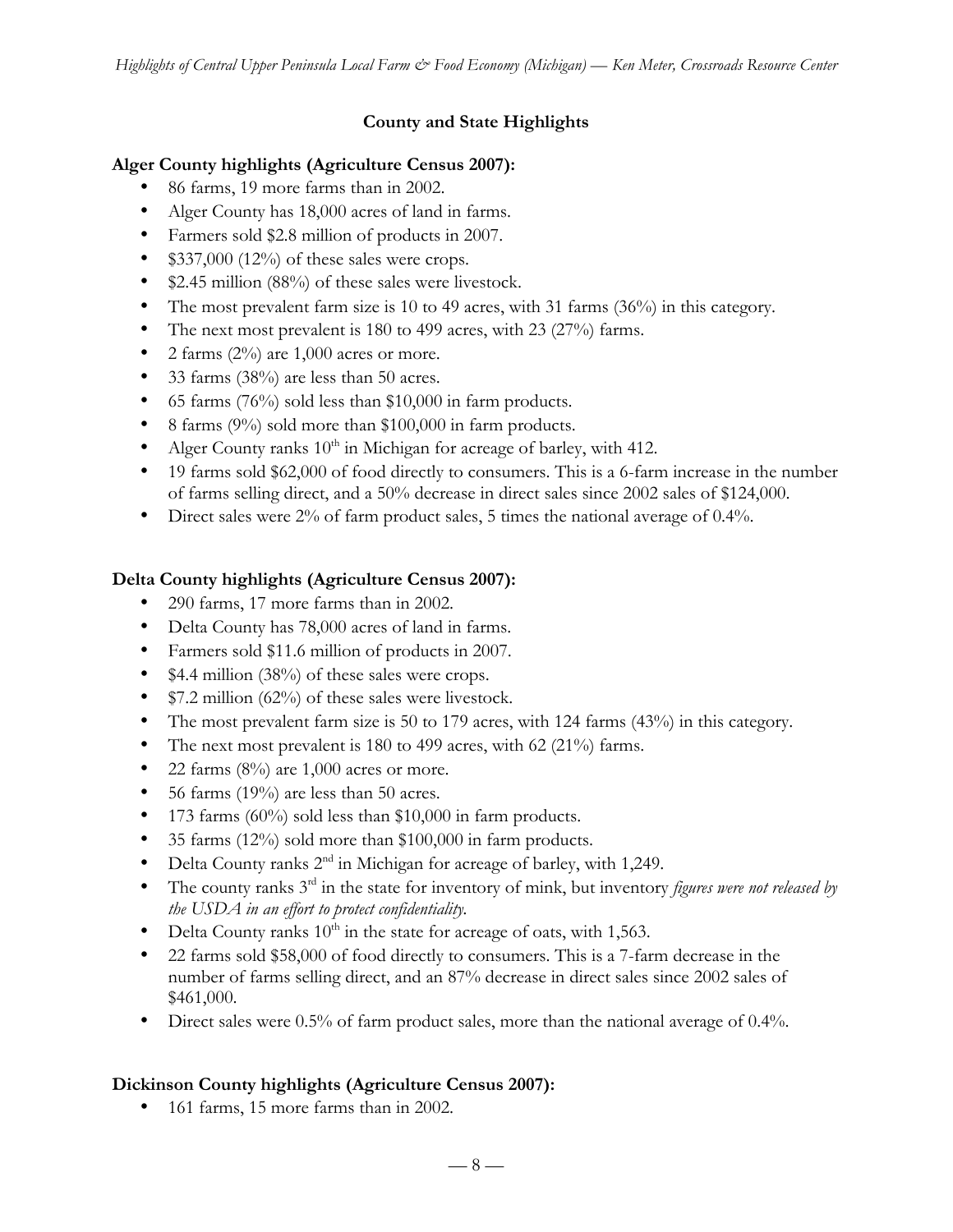- Dickinson County has 25,000 acres of land in farms.
- Farmers sold \$4.6 million of products in 2007.
- \$2 million (43%) of these sales were crops.
- \$2.6 million (57%) of these sales were livestock.
- The most prevalent farm size is 50 to 179 acres, with 63 farms (39%) in this category.
- The next most prevalent is 10 to 49 acres, with 42  $(26%)$  farms.
- 1 farm  $(1\%)$  is 1,000 acres or more.
- 32 farms (52%) are less than 50 acres.
- 126 farms (78%) sold less than \$10,000 in farm products.
- 13 farms (8%) sold more than \$100,000 in farm products.
- 12 farms sold \$33,000 of food directly to consumers. This is a one-farm decrease in the number of farms selling direct, and an 83% increase in direct sales over 2002 sales of \$18,000.
- Direct sales were 1% of farm product sales, more than double the national average of 0.4%.

## **Marquette County highlights (Agriculture Census 2007):**

- 144 farms, 16 farms less than in 2002.
- Marquette County has 30,000 acres of land in farms.
- Farmers sold \$3.8 million of products in 2007.
- \$1.38 million (36%) of these sales were crops.
- \$2.44 million (64%) of these sales were livestock.
- The most prevalent farm size is 50 to 179 acres, with 60 farms (42%) in this category.
- The next most prevalent is 10 to 49 acres, with 44 (31%) farms.
- 6 farms  $(4\%)$  are 1,000 acres or more.
- 51 farms (35%) are less than 50 acres.
- 121 farms (84%) sold less than \$10,000 in farm products.
- 9 farms  $(6\%)$  sold more than \$100,000 in farm products.
- 27 farms sold \$166,000 of food directly to consumers. This is a 10-farm (59%) increase in the number of farms selling direct, and a 1007% increase in direct sales over 2002 sales of \$15,000.
- Direct sales were  $4\%$  of farm product sales, 10 times the national average of 0.4%.

## **Menominee County highlights (Agriculture Census 2007):**

- 419 farms,  $13\%$  more than in 2002.
- Menominee County has 104,000 acres of land in farms.
- Farmers sold \$33.6 million of products in 2007.
- \$3.3 million (10%) of these sales were crops.
- \$30.3 million (90%) of these sales were livestock.
- The most prevalent farm size is 50 to 179 acres, with 148 farms (35%) in this category.
- The next most prevalent is 10 to 49 acres, with 106 (25%) farms.
- 23 farms  $(5\%)$  are 1,000 acres or more.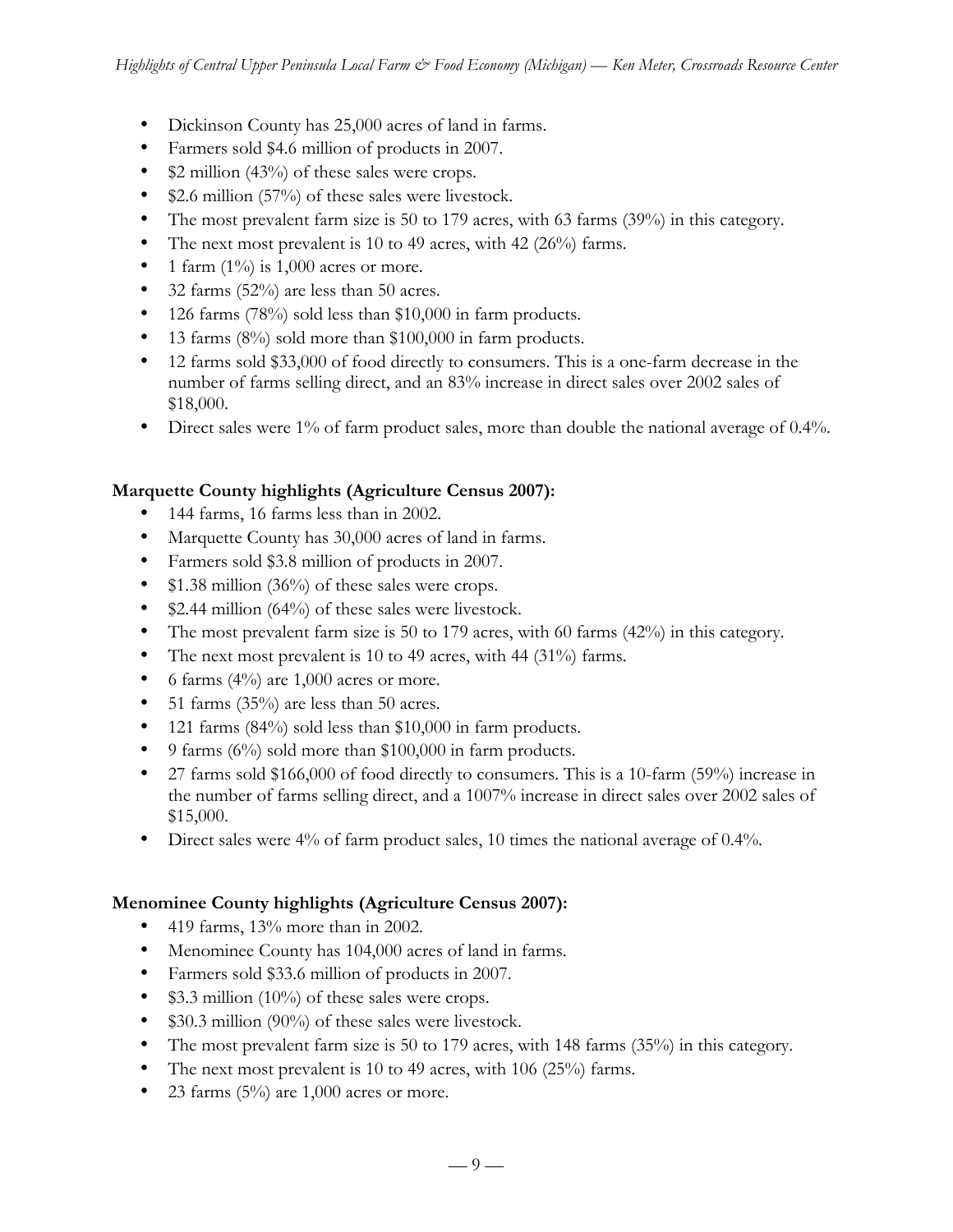- 115 farms  $(27\%)$  are less than 50 acres.
- 261 farms  $(62\%)$  sold less than \$10,000 in farm products.
- 65 farms (16%) sold more than \$100,000 in farm products.
- Menominee County ranks 1<sup>st</sup> in Michigan for acreage of barley, with 1,614.
- The county ranks  $1<sup>st</sup>$  in the state for inventory of mink, with 18,000.
- Menominee County ranks  $7<sup>th</sup>$  in the state for acreage of Christmas trees, with 1,579.
- The county ranks  $8<sup>th</sup>$  in the state for acreage of forage crops (hay, etc.), with 28,000.
- 47 farms sold \$216,000 of food directly to consumers. This is an 11-farm (30%) increase in the number of farms selling direct, and an 83% increase in direct sales over 2002 sales of \$118,000.
- Direct sales were 1% of farm product sales, more than double the national average of 0.4%.

# **Schoolcraft County highlights (Agriculture Census 2007):**

- 66 farms, 15 more than in 2002.
- Schoolcraft County has 27,000 acres of land in farms.
- Farmers sold \$2.4 million of products in 2007.
- \$1.5 million (63%) of these sales were crops.
- \$879,000 (37%) of these sales were livestock.
- The most prevalent farm size is 50 to 179 acres, with 21 farms (32%) in this category.
- The next most prevalent sizes are both 10 to 49 acres, and 180 to 499 acres, each with 17  $(26\%)$  farms.
- 8 farms  $(12\%)$  are 1,000 acres or more.
- 17 farms  $(26\%)$  are less than 50 acres.
- 41 farms  $(62\%)$  sold less than \$10,000 in farm products.
- 8 farms (12%) sold more than \$100,000 in farm products.
- Schoolcraft County ranks 2nd in Michigan for acreage of dry edible peas, but *acreage figures were not released by the USDA in an effort to protect confidentiality.*
- The county ranks  $8<sup>th</sup>$  in the state for acreage of oats, with 1,595.
- 14 farms sold \$39,000 of food directly to consumers. This is a 6-farm increase in the number of farms selling direct, and a 144% increase in direct sales over 2002 sales of \$16,000.
- Direct sales were 2% of farm product sales, 5 times the national average of 0.4%.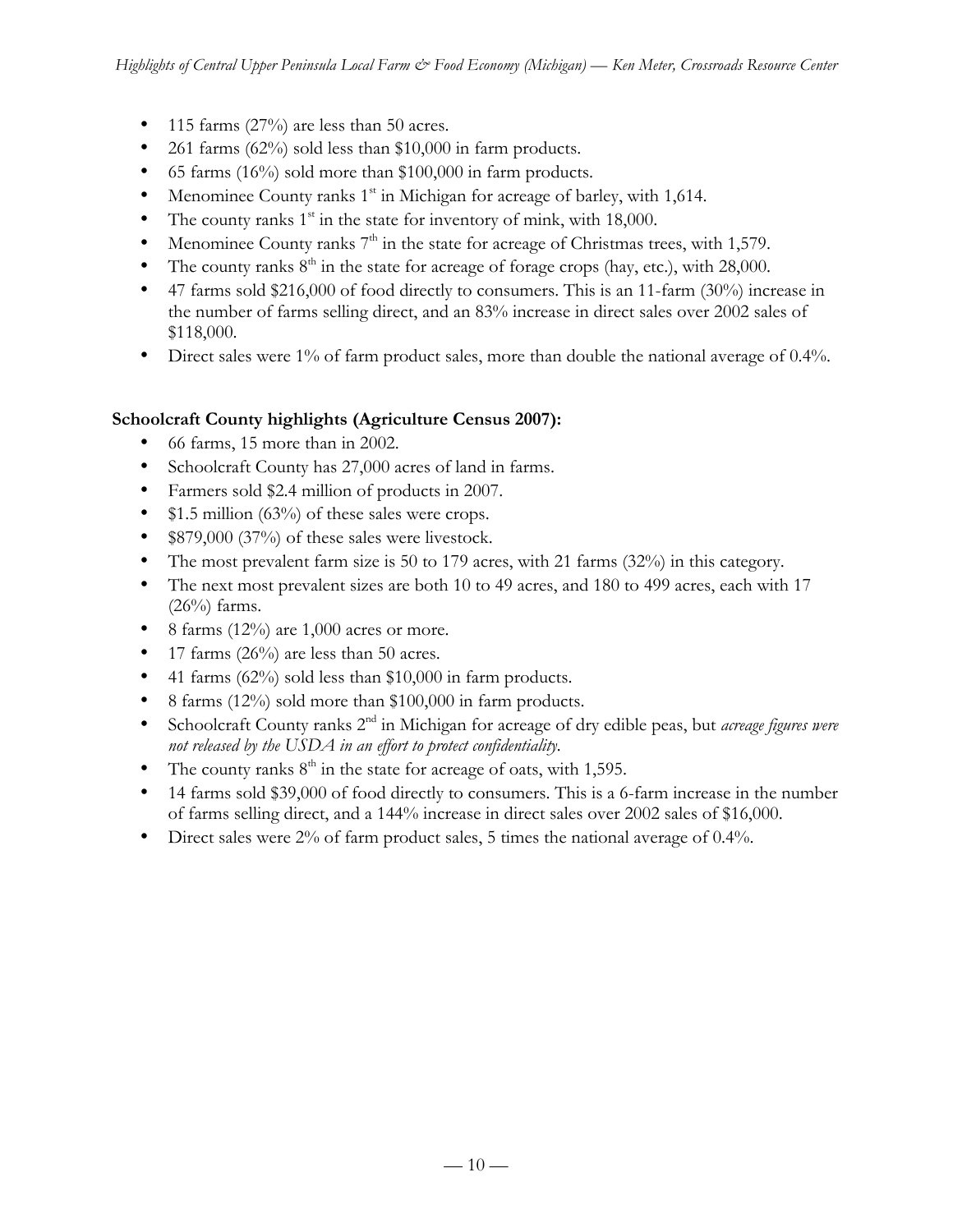# **State of Michigan highlights (Agriculture Census 2007):**

- $56,000$  farms,  $5\%$  more than in 2002.
- Michigan has 10 million acres of land in farms.
- Farmers sold \$5.8 billion of products in 2007.
- \$3.33 billion (58%) of these sales were crops.
- \$2.42 billion (42%) of these sales was livestock.
- The most prevalent farm size is 10 to 49 acres, with 21,000 farms (37%) in this category.
- The next most prevalent is 50 to 179 acres, with 19,000 (34%) farms.
- 1,969 farms  $(4\%)$  are 1,000 acres or more.
- 24,945 farms  $(45\%)$  are less than 50 acres.
- 35,000 farms (62%) sold less than \$10,000 in farm products.
- 7,966 farms (14%) sold more than \$100,000 in farm products.
- Michigan ranks  $3^{rd}$  in the United States for sales of Christmas trees, with \$29 million.
- The state ranks  $5<sup>th</sup>$  in the country for sales of fruit, tree nuts, and berries, with \$392 million.
- Michigan ranks  $6<sup>th</sup>$  in the country for sales of ornamentals, with \$623 million.
- The state ranks seventh in the country for sales of milk with \$1.3 billion.
- Michigan ranks  $7<sup>th</sup>$  in the country for acreage of corn for silage, with 297,000.
- The state ranks  $9<sup>th</sup>$  in the country for vegetable sales, with \$347 million.
- 6,373 farms sold \$59 million of food directly to consumers. This is a 29% increase in the number of farms selling direct (4,925 in 2002), and a 58% increase in direct sales over 2002 sales of \$37 million.
- Direct sales were 1% of farm product sales, more than twice the national average of 0.4%.
- Note that at \$59 million, direct sales from farmers to consumers amount to just a bit less than the value of the  $16<sup>th</sup>$ -ranking product, cucumbers.
- 632 farms farm organically, with a total of 41,000 acres of harvested cropland, and 4,709 acres of pastureland.
- 14,000 acres on 477 farms are undergoing organic conversion.
- 582 farms in Michigan sold \$32 million of organic food products, including \$18 million of crops (this may include ornamental and greenhouse crops), \$3.6 million of livestock and poultry, and \$10.5 million of products from livestock and poultry (such as milk or eggs).
- 463 farms market through community supported agriculture (CSA).
- 2,194 farms produce value-added products.
- 15,220 farms use conservation methods such as no-till, limited tilling, filtering field runoff to remove chemicals, fencing animals to prevent them from entering streams, etc.
- 7,151 farms practice rotational or management intensive grazing.
- 417 farms generate energy or electricity on the farms.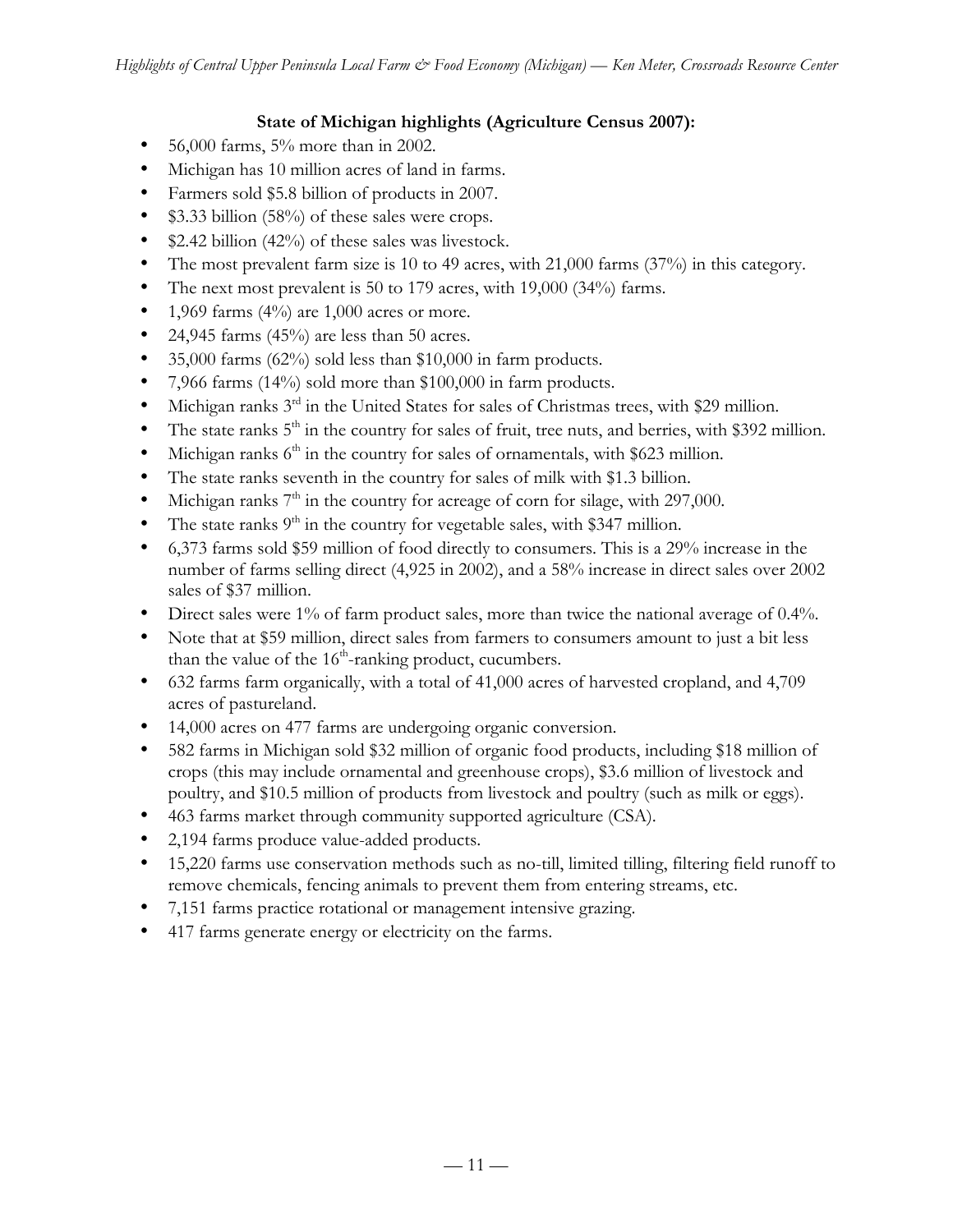### **Michigan's top farm products in 2011 (Economic Research Service)**

*The data in the table and pie chart below are for Michigan as a whole. See chart on next page.*

|                |                    | \$ millions |
|----------------|--------------------|-------------|
| 1              | Dairy products     | 1,774       |
| 2              | Corn               | 1,676       |
| $\overline{3}$ | Soybeans           | 1,022       |
| $\overline{4}$ | Greenhouse/nursery | 594         |
| 5              | Cattle and calves  | 434         |
| 6              | Hogs               | 419         |
| 7              | Wheat              | 326         |
| 8              | Sugar beets        | 262         |
| 9              | Chicken eggs       | 190         |
| 10             | Potatoes           | 162         |
| 11             | Dry beans          | 151         |
| 12             | Apples             | 143         |
| 13             | Blueberries        | 119         |
| 14             | Hay                | 69          |
| 15             | Cherries           | 65          |
| 16             | Cucumbers          | 61          |
| 17             | Grapes             | 34          |
| 18             | Squash             | 26          |
| 19             | Beans, snap        | 24          |
| 20             | Corn, sweet        | 21          |
| 21             | Asparagus          | 17          |
| 22             | Celery             | 13          |
| 23             | Peppers, green     | 13          |

*Note: Turkeys*  $\breve{c}$  *tomatoes were also listed among Michigan's top 25 products, but sales figures for these products were not released by ERS, in an effort to protect confidentiality.*

Note also that at \$59 million, direct sales from farmers to consumers amount to just a bit less than the value of the  $16<sup>th</sup>$ -ranking product, cucumbers.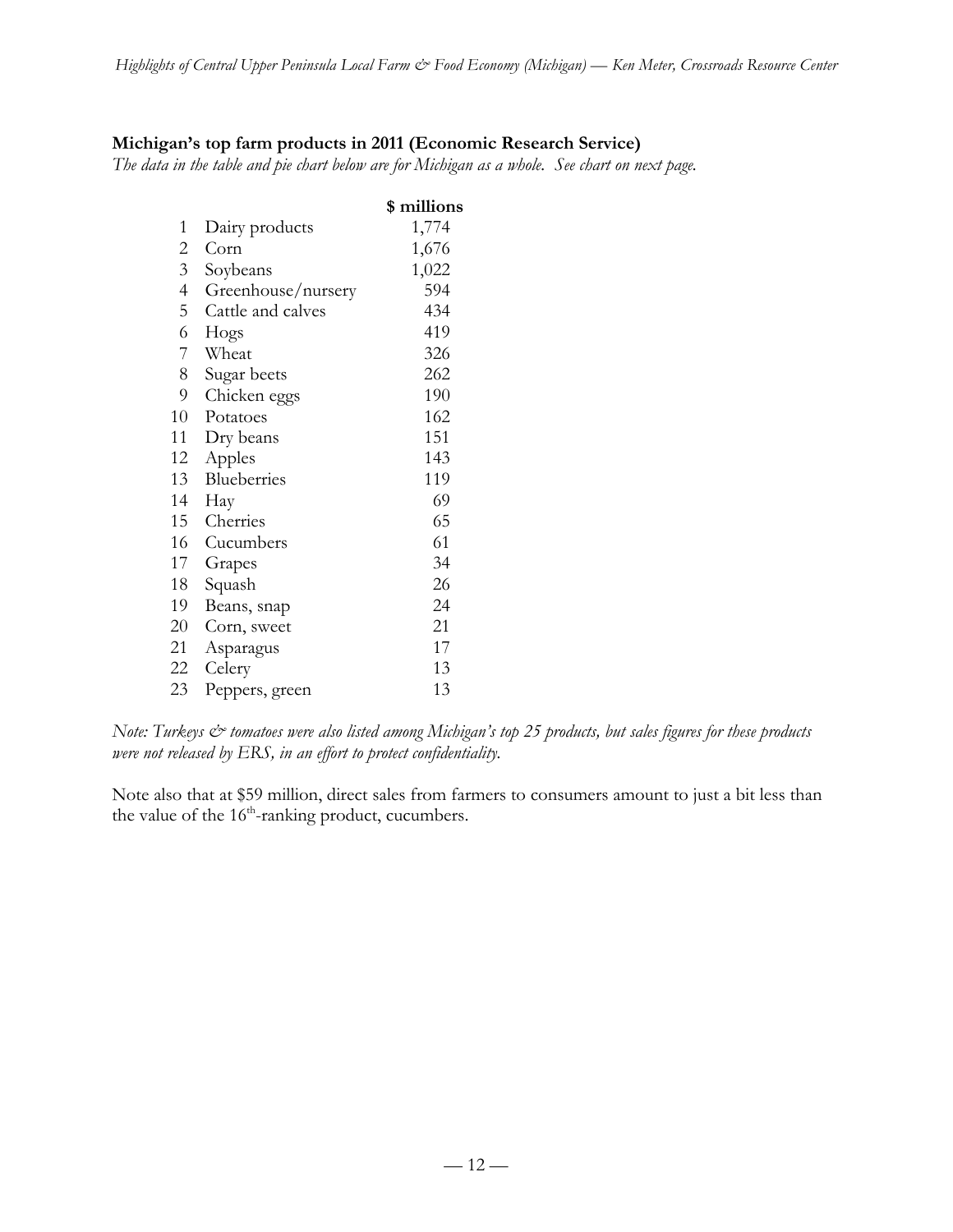

## **Michigan's top farm products in 2011 (Economic Research Service)**

*See table on previous page*

*Source: USDA Economic Research Service*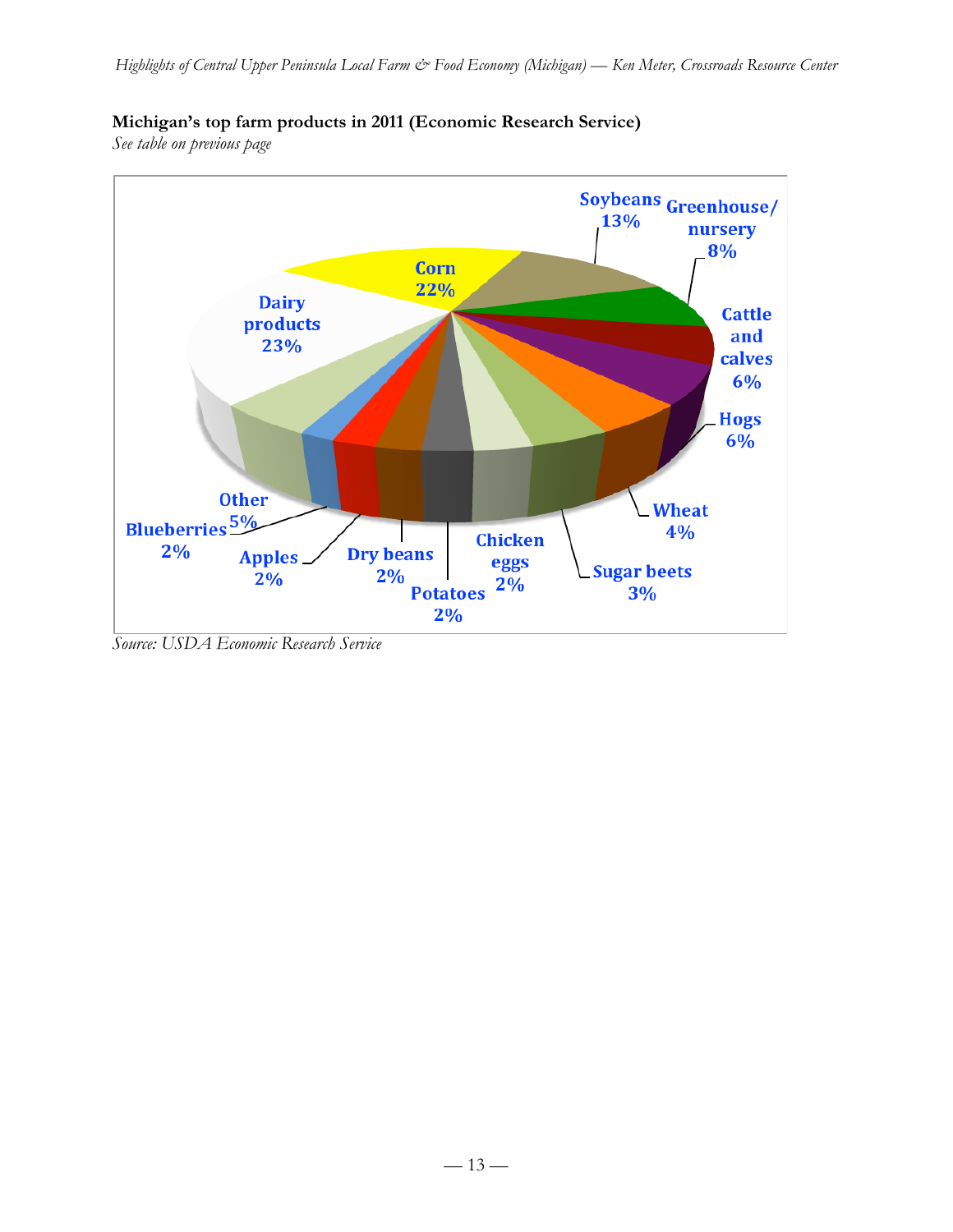### **Balance of Cash Receipts and Production Costs (BEA):**

1,166 Central U.P. farmers sell \$61.6 million of food commodities per year (1989-2011 average), spending \$62.2 million to raise them, for an annual loss of \$633,000. This is an average net cash loss of \$540 per farm. *Note that these sales figures compiled by the BEA may differ from cash receipts recorded by the USDA Agriculture Census (above).*

Overall, farm producers spent \$15 million more producing crops and livestock over the years 1989 to 2011 than they earned by selling these products. In fact, farm production costs exceeded cash receipts for 15 years of that 23-year period. Moreover, 61% of the region's farms reported that they lost money in 2007 (Ag Census), and the region's farmers earned \$3.4 million less by selling commodities in 2011 than they earned in 1969 (in 2011 dollars).

Farmers earn another \$5.4 million per year of farm-related income — primarily custom work, and rental income (23-year average for 1989-2011). Federal farm support payments are a more important source of net income than commodity production, averaging \$3.4 million per year for the region for the same years. Only 29% of Central U.P. farms receive subsidies.

### **The region's consumers:**

*See also information covering low-income food consumption and food-related health conditions, page 1-2 above.* Central Upper Peninsula consumers spend \$430 million buying food each year, including \$265 million for home use. Most of this food is produced outside the region, so Central U.P. consumers spend about \$400 million per year buying food sourced outside the region. Only \$574,000 of food products (1% of farm cash receipts and 0.13% of the region's consumer market) are sold by farmers directly to consumers.

Estimated change in net assets (that is, assets minus liabilities) for all region households combined was a loss of \$51 million in 2011 alone (BLS). This places additional pressure on Central U.P. consumers trying to buy food.

### **Farm and food economy summary:**

Farmers lose \$0.6 million each year producing food commodities, and spend at least \$29 million buying inputs sourced outside of the region. Even when farmers make money, these input purchases result in substantial losses to the region as a whole. Overall, farm production creates a loss of \$30 million to the region.

Meanwhile, consumers spend \$400 million buying food from outside. Thus, total loss to the region is \$430 million of potential wealth *each year*. This loss amounts to *six times* the value of all food products raised in the region.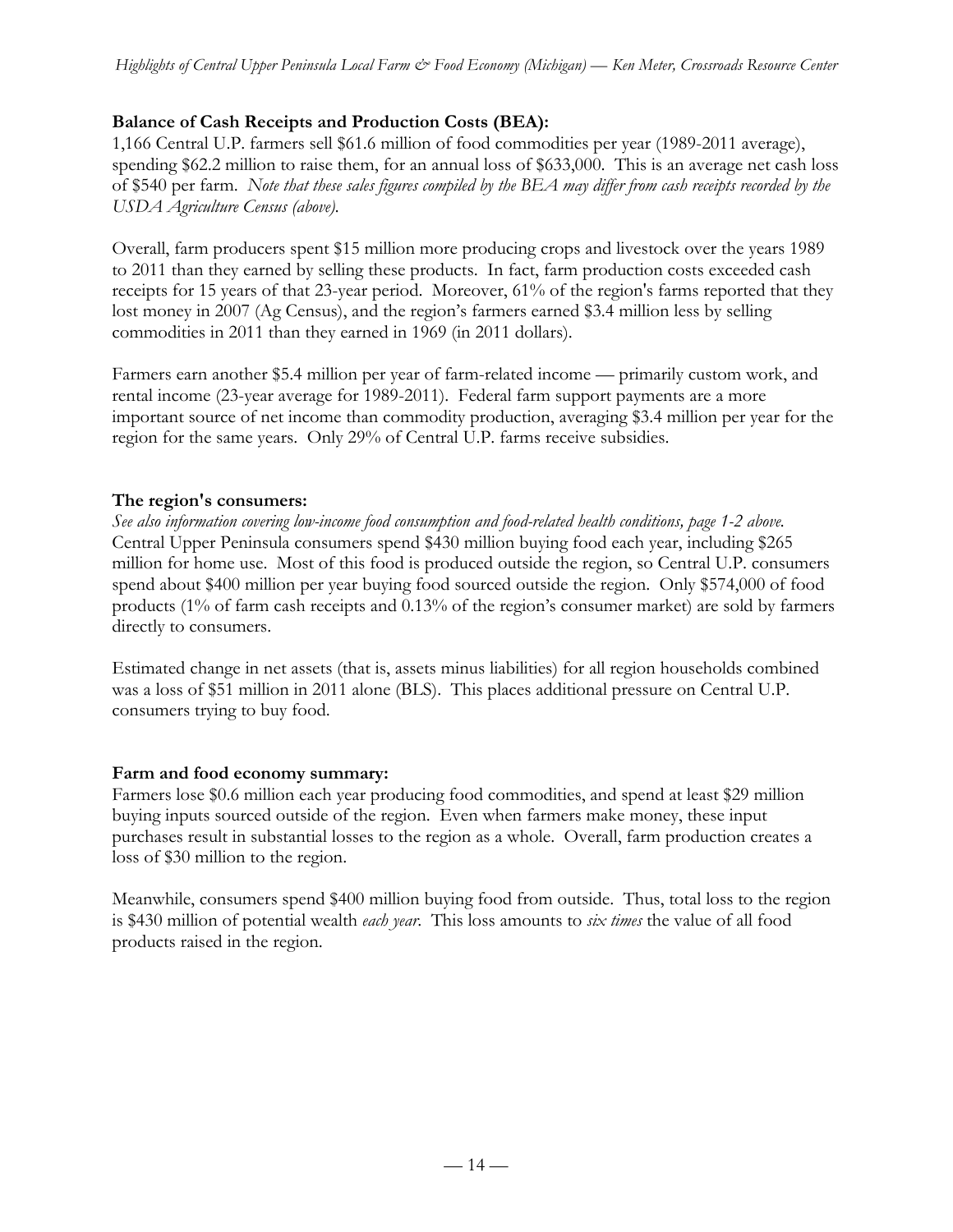#### **Central Upper Peninsula: markets for food eaten at home (2011):**

Central U.P. residents purchase \$430 million of food each year, including \$265 million to eat at home. Home purchases break down in the following way:

|                                     | millions |
|-------------------------------------|----------|
| Meats, poultry, fish, and eggs      | \$55     |
| Fruits & vegetables                 | 48       |
| Cereals and bakery products         | 38       |
| Dairy products                      | 28       |
| "Other," incl. Sweets, fats, & oils | 97       |

If Central U.P. residents purchased \$5 of food each week directly from farmers in the region, this would generate \$45 million of new farm revenue for the region.

#### **Western U.P.: markets for food eaten at home (2011):**

Western U.P. residents purchase \$206 million of food each year, including \$127 million to eat at home. Home purchases break down in the following way:

|                                     | millions |
|-------------------------------------|----------|
| Meats, poultry, fish, and eggs      | \$26     |
| Fruits & vegetables                 | 23       |
| Cereals and bakery products         | 18       |
| Dairy products                      | 14       |
| "Other," incl. Sweets, fats, & oils | 46       |

If Western U.P. residents purchased \$5 of food each week directly from farmers in the region, this would generate \$21 million of new farm revenue for the region.

#### **Eastern U.P.: markets for food eaten at home (2011):**

Eastern U.P. residents purchase \$140 million of food each year, including \$86 million to eat at home. Home purchases break down in the following way:

|                                     | millions |
|-------------------------------------|----------|
| Meats, poultry, fish, and eggs      | \$18     |
| Fruits & vegetables                 | 16       |
| Cereals and bakery products         | 12       |
| Dairy products                      | 9.2      |
| "Other," incl. Sweets, fats, & oils | 32       |

If Eastern U.P. residents purchased \$5 of food each week directly from farmers in the region, this would generate \$15 million of new farm revenue for the region.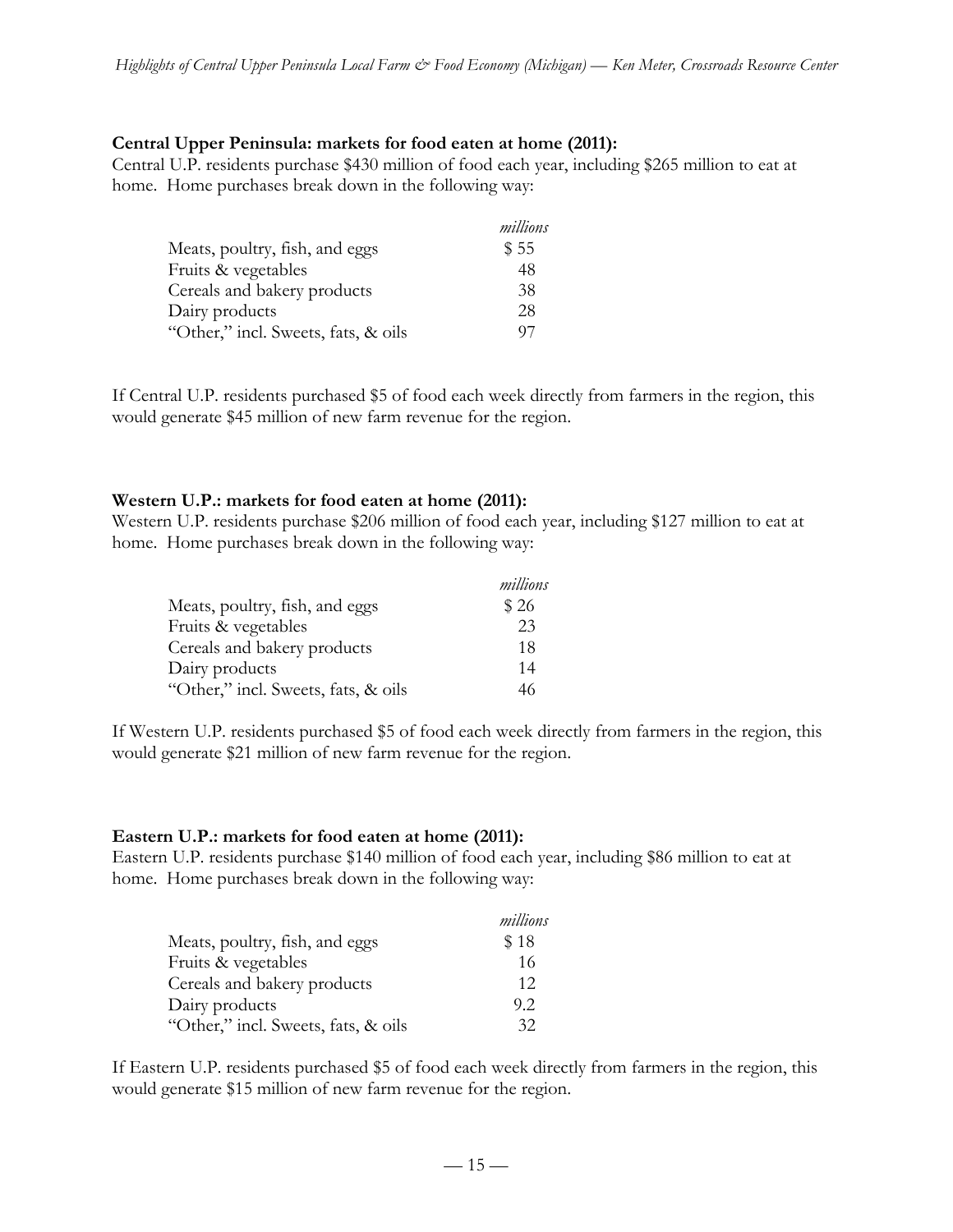### **Upper Peninsula (entire): markets for food eaten at home (2011):**

U.P. residents purchase \$777 million of food each year, including \$478 million to eat at home. Home purchases break down in the following way:

|                                     | millions |
|-------------------------------------|----------|
| Meats, poultry, fish, and eggs      | \$98     |
| Fruits & vegetables                 | 87       |
| Cereals and bakery products         | 68       |
| Dairy products                      | 51       |
| "Other," incl. Sweets, fats, & oils | 174      |

If U.P. residents purchased \$5 of food each week directly from farmers in the region, this would generate \$80 million of new farm revenue for the region.

## **Alger County: markets for food eaten at home (2011):**

Alger County residents purchase \$24 million of food each year, including \$15 million to eat at home. Home purchases break down in the following way:

|                                     | millions |
|-------------------------------------|----------|
| Meats, poultry, fish, and eggs      | \$3.0    |
| Fruits & vegetables                 | 2.7      |
| Cereals and bakery products         | 2.1      |
| Dairy products                      | 1.6      |
| "Other," incl. Sweets, fats, & oils | 5.4      |

## **Delta County: markets for food eaten at home (2011):**

Delta County residents purchase \$92 million of food each year, including \$57 million to eat at home. Home purchases break down in the following way:

|                                     | millions |
|-------------------------------------|----------|
| Meats, poultry, fish, and eggs      | \$12     |
| Fruits & vegetables                 | 10       |
| Cereals and bakery products         | 8.1      |
| Dairy products                      | 6.1      |
| "Other," incl. Sweets, fats, & oils | 21       |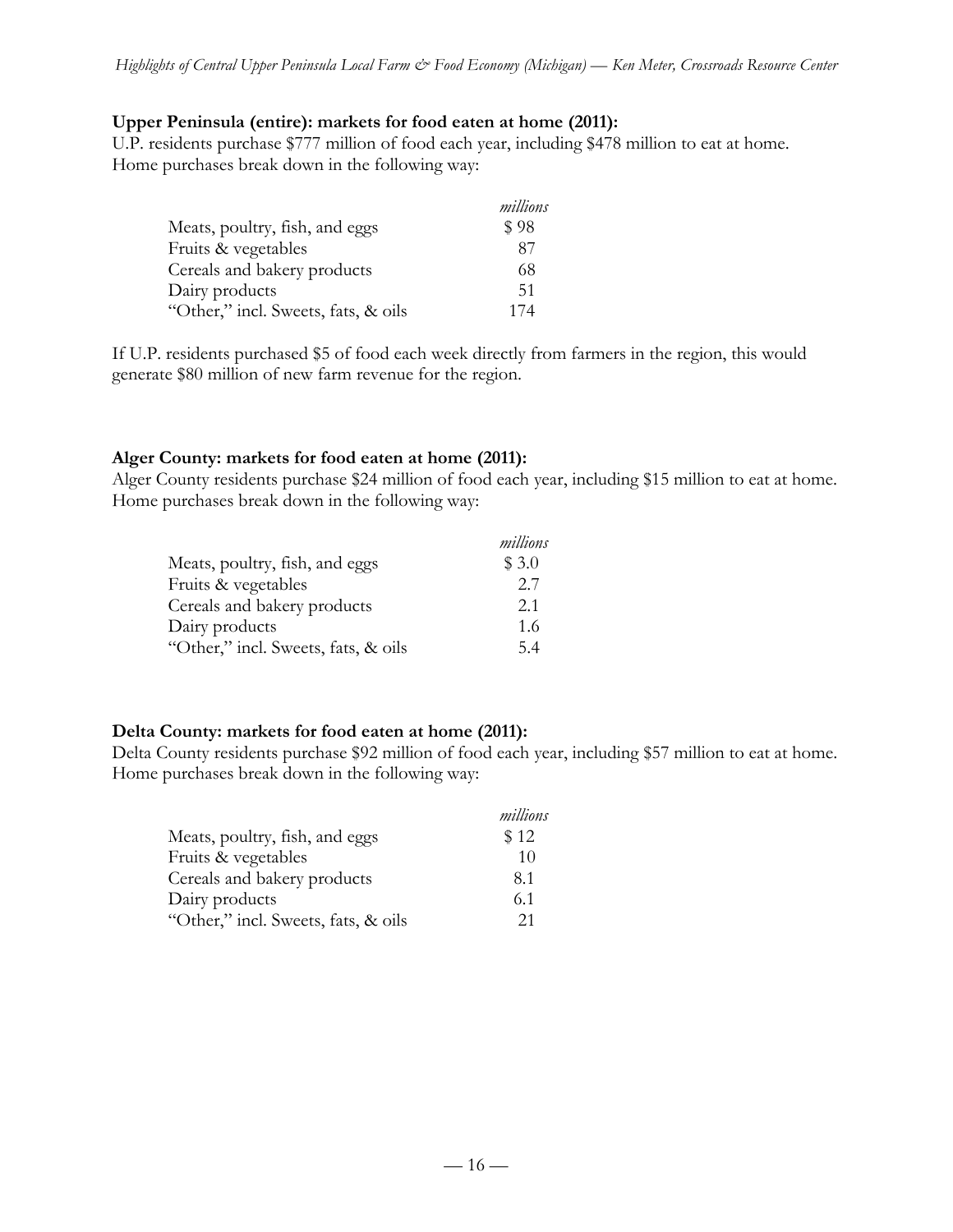### **Dickinson County: markets for food eaten at home (2011):**

Dickinson County residents purchase \$65 million of food each year, including \$40 million to eat at home. Home purchases break down in the following way:

|                                     | millions |
|-------------------------------------|----------|
| Meats, poultry, fish, and eggs      | \$8.3    |
| Fruits & vegetables                 | 7.3      |
| Cereals and bakery products         | 5.7      |
| Dairy products                      | 4.3      |
| "Other," incl. Sweets, fats, & oils | 14.6     |

### **Marquette County: markets for food eaten at home (2011):**

Marquette County residents purchase \$168 million of food each year, including \$103 million to eat at home. Home purchases break down in the following way:

|                                     | millions |
|-------------------------------------|----------|
| Meats, poultry, fish, and eggs      | \$21     |
| Fruits & vegetables                 | 19       |
| Cereals and bakery products         | 15       |
| Dairy products                      | 11       |
| "Other," incl. Sweets, fats, & oils | 38       |

### **Menominee County: markets for food eaten at home (2011):**

Menominee County residents purchase \$60 million of food each year, including \$37 million to eat at home. Home purchases break down in the following way:

|                                     | millions |
|-------------------------------------|----------|
| Meats, poultry, fish, and eggs      | \$7.6    |
| Fruits & vegetables                 | 6.7      |
| Cereals and bakery products         | 5.2      |
| Dairy products                      | 3.9      |
| "Other," incl. Sweets, fats, & oils | 13.5     |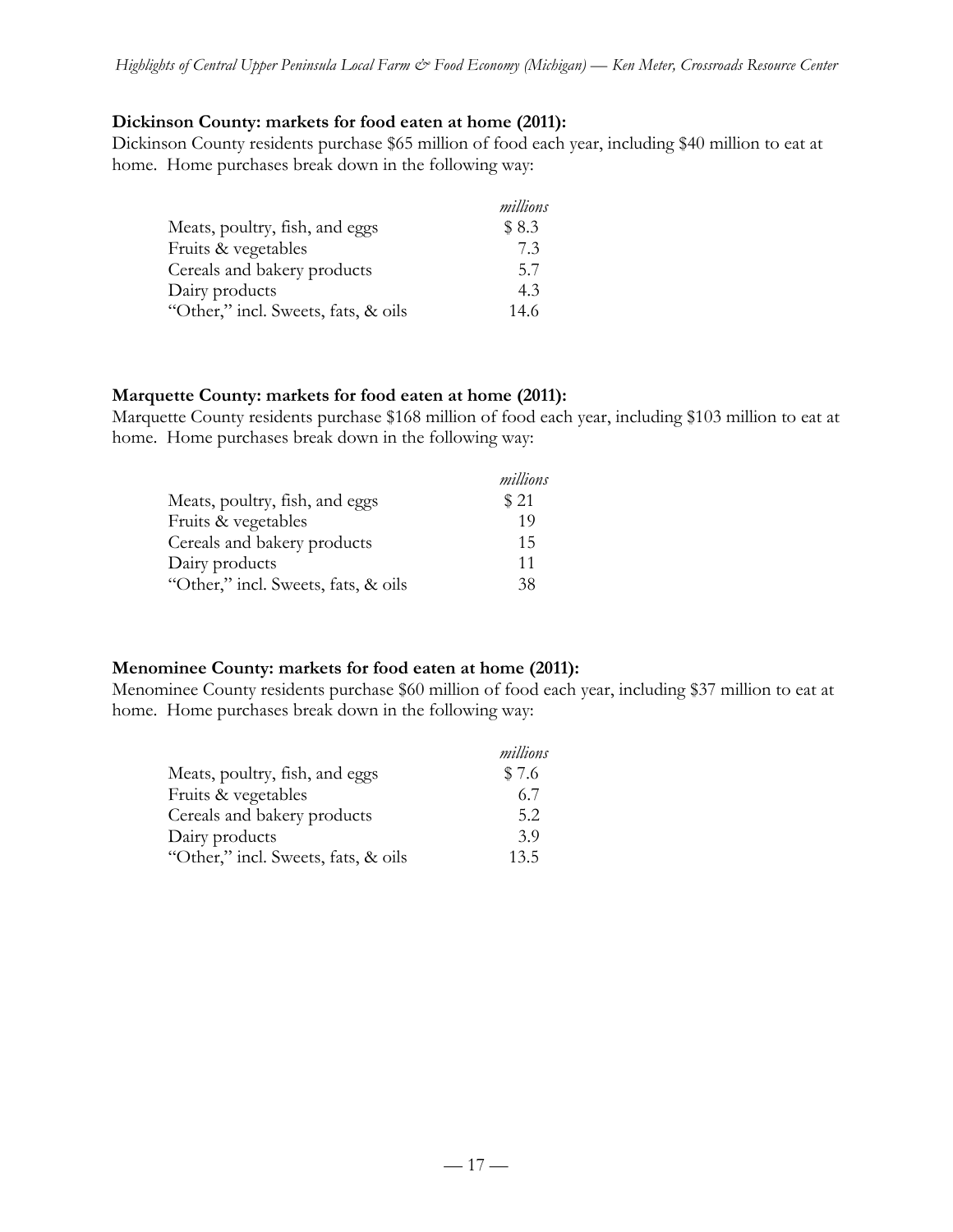### **Schoolcraft County: markets for food eaten at home (2011):**

Schoolcraft County residents purchase \$21 million of food each year, including \$13 million to eat at home. Home purchases break down in the following way:

|                                     | millions |
|-------------------------------------|----------|
| Meats, poultry, fish, and eggs      | \$2.7    |
| Fruits & vegetables                 | 2.4      |
| Cereals and bakery products         | 1.9      |
| Dairy products                      | 1.4      |
| "Other," incl. Sweets, fats, & oils | 4.8      |

### **Michigan: markets for food eaten at home (2011):**

Michigan residents purchase \$24.6 billion of food each year, including \$15.1 billion to eat at home. Home purchases break down in the following way:

|                                     | millions |
|-------------------------------------|----------|
| Meats, poultry, fish, and eggs      | \$3,125  |
| Fruits & vegetables                 | 2,750    |
| Cereals and bakery products         | 2,153    |
| Dairy products                      | 1,616    |
| "Other," incl. Sweets, fats, & oils | 5,535    |